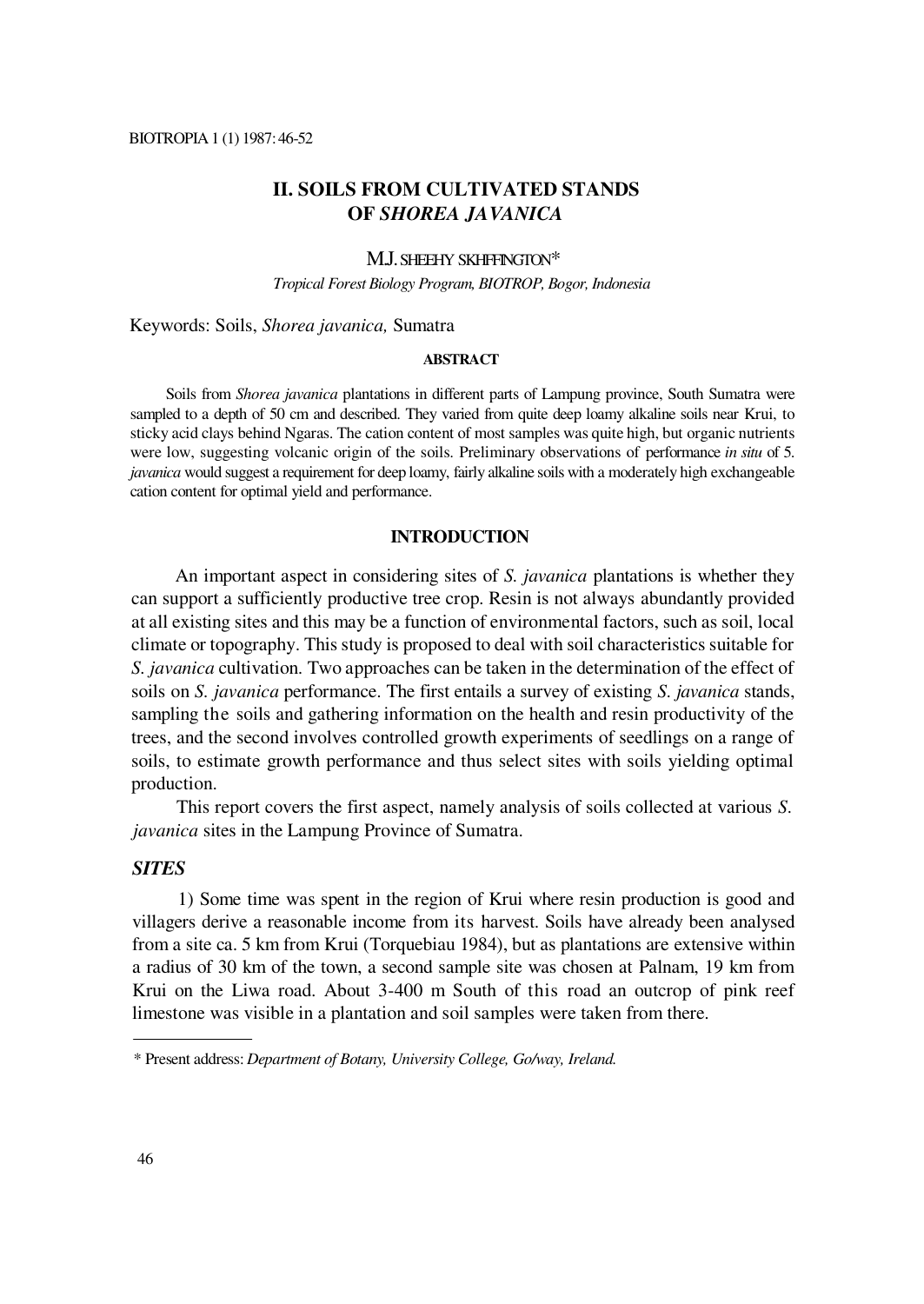#### II. Soils from cultivated stands of *Shorea javanica —* Skeffington

2) To the south of Krui, along the coast 'road' at Way Biha, a plantation was found in very sandy soil about 2-300 m from the beach. The trees, most of them ca. 20-30 years old were healthy and straight, ca. 20-30 m high, but resin production is poor, the bark thick, ca. 2-3 cm, and flower and fruit production occasional.

3) Further South, at Ngaras, *S. javanica* plantations extend up the hills at the back of the village. Near the village and halfway up the hill (site Ngaras I) soils were brown and fairly deep. Resin production is good on these lower slopes. Above these, at the top of the hill (site Ngaras II), soils were redder and more acidic. Resin production here is not so good. Further inland on higher slopes, soils were brown and less acidic, yet resin production was no better than at Ngaras II, indicating that caution should be used when correlating resin production and soil properties.

4) Two other sites were examined in Lampung, one at Wana, near Metro where a small stand of fairly old damar trees yielded soils of good crumb structure. The other, near Bakauheni was even smaller and probably disused for a longer time.

In each site, soils were sampled three times and subsampled at 5 cm and 30 cm depth. Methods for laboratory analyses were standard methods currently used in BIOTROP Tropical Forest Biology Program laboratory.

## **RESULTS**

## **Field soil descriptions**

These are summarized in Table 1. The soils at Palnam indicate a fairly rapid litter decomposition and the resulting humus grades into the clayey substratum giving a fairly uniform brown color. At Ngaras, however, soils are only brown on the lower slopes (Ngaras I) and these overlay a stickier yellow-brown clay. On the upper slopes they were yellowish to yellow/orange throughout and more blocky in structure, with a thin litter/humus layer above. The soil at Way Biha was very sandy and poorly developed below 10 cm, whereas at Wana and Bakauheni, soils had a good surface humic crumb structure, but beneath was reddish clay and a harsh smell of metal oxides (signs of temporary waterlogging?) was detectable.

#### **Laboratory analyses**

The range of texture (Fig. 1 and Table 2) relating to particle size is quite striking but if one considers only the soils where resin production is good (i.e. at Palnam and Ngaras I), these are loams with a fairly even proportion of each particle size class. Also among the loams are the samples from 5 cm depth at Wana and Bakauheni. However at 30 cm, these contain very little sand and have a high proportion of clay. The Ngaras II soils are also low in sand content, whereas the coastal soils at Way Biha comprise little else.

The pH also shows a wide range, the most acid soils being those at Ngaras, especially Ngaras II. The others are not far from neutral (pH 7). This relatively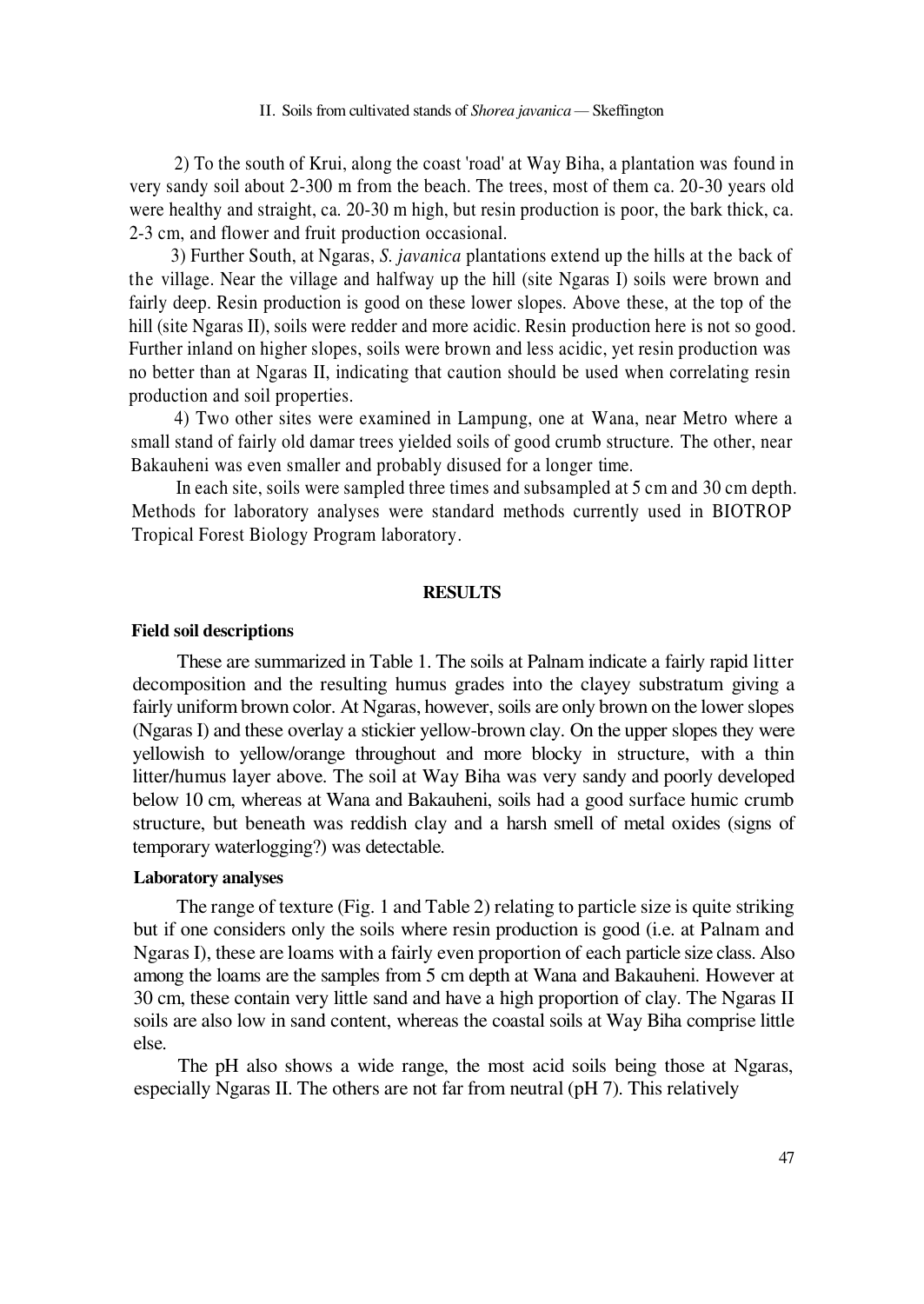# BIOTROPIA Vol. 1 No. 1, July-December 1987

| Site                    | Depth (cm)                 | Description                                                                                     | <b>Notes</b>                                                                |
|-------------------------|----------------------------|-------------------------------------------------------------------------------------------------|-----------------------------------------------------------------------------|
| Palnam<br>Km 19<br>Krui | $0-(2)-3$                  | litter $\langle 1 \rangle$ cm black humus                                                       | samples from base of slope<br>with rock outcrops of pink<br>reef limestones |
|                         | $2-(7)-10$<br>$10-(30)-40$ | brown-black loam<br>paler brown, sticky clay,<br>sandy/gravelly in parts                        |                                                                             |
|                         | $40 - 50$                  | pale brown sticky clay,<br>pebbles and rock fragments<br>increasing with depth.                 |                                                                             |
| Way Biha                | $0-(2)-5$<br>$5 - 7$       | 1 cm coarse litter overlying<br>black humus<br>$< 0.5$ cm lenticular band of                    | disused plantation beside the<br>sea, 2-300 m from the beach                |
|                         | $5 - < 40$                 | pale brown clay at two sites<br>sand, probably colored<br>red/yellow by oxidized<br>metals      |                                                                             |
| Ngaras I                | $0-(2)-5$                  | 0.5 cm litter overlying black<br>humus                                                          | on hill sope 2-3%                                                           |
|                         | $5 - 10$                   | brown sandy clay (one site)                                                                     | 2 mm sand in patches and<br>pebbles of clay/mudstone on                     |
|                         | $5/10 - >30$               | yellow-brown or red/<br>yellow sticky clay                                                      | surface                                                                     |
| <b>Ngaras II</b>        | $0 - 5$                    | 1 cm litter/humus overlying<br>yellow sticky, sometimes                                         | top of hill possibly overlying<br>granite rock                              |
|                         | $5 - 30$                   | gritty soil, blocky structure<br>similar clay, increasing<br>yellow or red/yellow with<br>depth |                                                                             |
| Wana                    | $0-(4)-6$                  | 2 cm litter overlying black<br>humus                                                            | small plantation                                                            |
|                         | $6 - > 30$                 | gradation into dark brown<br>reddish (metal oxides?)<br>clay, friable                           |                                                                             |
| Bakau-<br>heni          | $0 - 5$                    | 2 cm litter overlying brown<br>crumbly humic layer                                              | small, disused plantation sur-<br>rounded by rice fields                    |
|                         | $5 - 30$                   | red clay, blocky, metallic<br>oxide deposits giving red<br>color                                |                                                                             |

Table 1. Summary of profile descriptions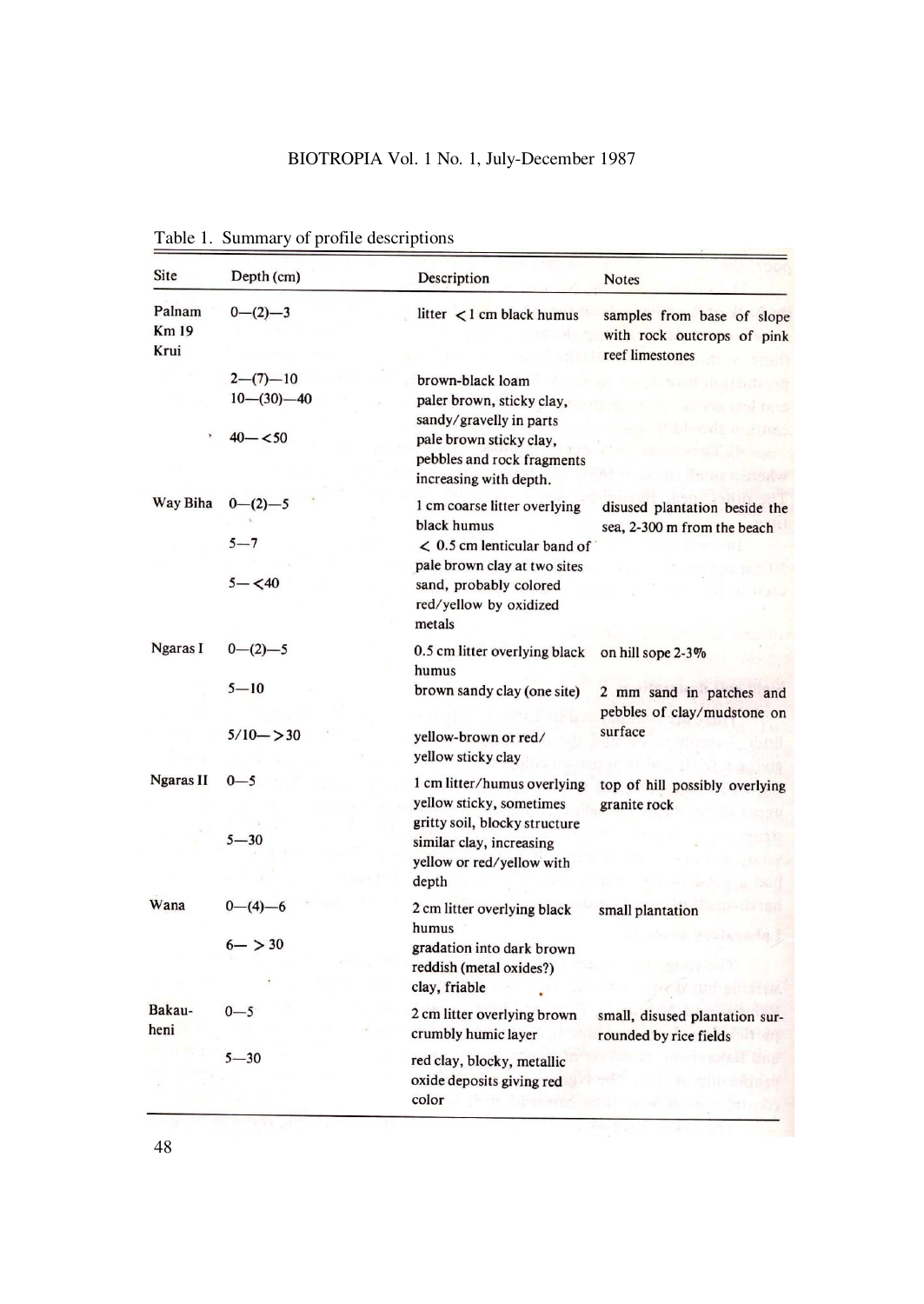| Site        | Depth        | $\blacksquare$ |        | Texture (%)     |                 | DZH<br>H2O     | $\frac{1}{2}$  | Ntot<br><b>S</b>   | <b>Z</b>     | $P_2O_5$ mg/100g   |                    |                    |                  | Exchangeable cations meq/100 g soil |                    | Base (%)         |
|-------------|--------------|----------------|--------|-----------------|-----------------|----------------|----------------|--------------------|--------------|--------------------|--------------------|--------------------|------------------|-------------------------------------|--------------------|------------------|
|             | E            |                | Sand   | Silt            | Clay            |                |                |                    |              |                    | ×                  | ż                  | ී                | 8<br>ż                              | CEC                | saturation       |
| Palnam      | $\mathbf{v}$ | S              | 48.32  | 28.65           | 23.02           | 6.1            | 1.53           | 0.29               | $\mathbf{v}$ | 2.9                | 0.47               | $\overline{a}$     | 16.41            | 2.12                                | 34.26              | 55.43            |
| <b>Km19</b> |              |                | (4.21) | (2.40)          | (4.57)          | (0.4)          | (0.47)         | (0.06)             |              | (1.2)              | (0.08)             | (0.02)             | (1.21)           | (0.05)                              | (2.79)             | (2.64)           |
| Krui        | 90           |                | 38.84  |                 |                 |                |                |                    |              |                    |                    |                    |                  |                                     |                    |                  |
|             |              |                | (6.42) | 26.97<br>(6.60) | 37.53<br>(5.61) | $7.4$<br>(0.4) | (0.01)<br>0.54 | $0.08$<br>$(0.00)$ | G            | $1.56$<br>$(1.26)$ | $0.25$<br>$(0.02)$ | $0.21$<br>$(0.10)$ | $18.94$<br>(2.8) | $1.45$<br>(0.04)                    | 32.26<br>(4.17)    | 64.42<br>(1.23)  |
|             | 8            | −              | 33.18  | 18.73           | 48.09           | 6.4            | 0.33           | 0.06               | n            | 0.16               | 0.28               | 8.04               | 15.04            | 2.05                                | 29.14              | 59.75            |
| Way         | S            |                | 73.82  | 23.72           | 2.12            | 6.0            | 1.80           | 0.39               | n            | 4.96               | 0.21               | 0.18               | 10.72            |                                     | 20.02              | 65.10            |
| Biha        |              |                | (3.23) | (3.29)          | (0.33)          | (0.12)         | (0.10)         | (0.02)             |              | (0.87)             | (0.02)             | (0.02)             | (1.12)           | $1.82$<br>(0.27)                    | (1.86)             | (4.42)           |
|             | R            |                | 87.18  | 9.48            | 3.33            | 6.3            | 0.67           | 0.12               | G            | 5.00               |                    | 0.09               | 2.91             | 0.29                                |                    | 50.99            |
|             |              |                | (2.88) | (3.47)          | (1.04)          | (0.43)         | (0.15)         | (0.04)             |              | (0.56)             | $0.03$<br>$(0.02)$ | (0.05)             | (0.98)           | (0.09)                              | $6.70$<br>$(2.38)$ | (12.34)          |
| Ngaras      | S            | $\mathbf{r}$   | 64.12  | 24.30           | 11.57           | 5.6            | 0.91           | 0.19               |              | 0.63               | 0.52               | 0.15               | 2.89             | 1.90                                | 9.37               | 59.43            |
|             |              |                | (3.85) | (1.85)          | (2.00)          | (0.2)          | (0.31)         | (0.02)             |              | (0.14)             | (0.06)             | (0.02)             | (0.77)           | (0.32)                              | (0.49)             | (11.99)          |
|             | 90           |                | 48.54  | 13.38           | 38.08           | 4.8            | 0.24           | 0.09               |              | 0.19               | 0.25               | 0.37               | 0.81             | 1.20                                | 8.33               | 32.32            |
|             |              |                | (1.99) | (0.81)          | (2.50)          | (0.4)          | (0.02)         | (0.00)             |              | (0.04)             | (0.06)             | (1.73)             | (0.18)           | (0.21)                              | (0.61)             | (5.76)           |
| Ngaras      | s            |                | 21.36  | 41.43           | 37.08           | 4.3            | 0.77           | 0.18               |              | 1.46               | 0.32               | 0.13               | 0.29             | Ξ                                   | 16.21              | 12.66            |
| Ξ           |              |                | (1.45) | (0.40)          | (1.29)          | (0.18)         | (0.05)         | (0.01)             |              | (0.11)             | (0.12)             | (0.02)             | (0.17)           | (0.18)                              | (1.96)             | (2.99)           |
|             | R            |                | 16.67  | 32.78           | <b>SO.55</b>    | 4.6            | 0.34           | 0.07               | s            | 0.45               | 0.03               | 0.22               | $\frac{1}{2}$    | 0.15                                | 12.94              | 3.10             |
|             |              |                | (3.92) | (1.13)          | (4.48)          | (0.1)          | (0.02)         | (0.01)             |              | (0.09)             | (0.03)             | (0.03)             |                  | (0.02)                              | (0.60)             | (0.34)           |
| <b>Wana</b> |              |                | 40.49  | 32.11           | 27.37           | 6.7            | 2.21           | 0.41               |              | 1.54               | 0.87               | 0.06               | 11.18            | \$.09                               | 15.63              | 71.89            |
|             |              |                | (7.46) | (2.55)          | (5.53)          | (0.12)         | (0.28)         | (0.32)             |              | (0.27)             | (0.10)             | (0.01)             | (0.93)           | (0.68)                              | (6.46)             | (5.03)           |
|             | R            |                | 7.15   | 23.58           | 69.5            | n              | 0.52           | 0.13               |              | 1.35               | 0.43               | $\overline{0}$ .   | 1.67             | 1.07                                | 11.53              | 26.71            |
|             |              |                | (2.25) | (1.94)          | (4.31)          | (0.3)          | (0.19)         | (0.01)             |              | (0.13)             | (0.29)             | (0.04)             | (1.06)           | (0.28)                              | (0.91)             | (11.52)          |
| Bakau-      | 5            |                | 43.83  | 39.65           | 16.52           | 6.2            | 1.89           | 0.4                | n            | 1.75               | 1.04               | 0.09               | 12.36            | 6.72                                | 26.40              | 77.00<br>(5.46)  |
| heni        |              |                | (6.57) | (0.55)          | (0.99)          | (0.15)         | (0.65)         | (0.01)             |              | (0.65)             | (0.02)             | (0.02)             | (1.12)           | (0.39)                              | (1.18)             |                  |
|             | R            |                | 19.42  | 35.52           | 45.26           | o              | 0,65           | 0.13               |              | 0.42               | 0.96               |                    | 5.56<br>(0.05)   |                                     | 25.79              |                  |
|             |              |                | (0.76) | (1.01)          | (0.33)          | (0.1)          | (0.16)         | (0.01)             |              | (0.05)             | (0.06)             | $0.08$<br>$(0.02)$ |                  | $2.54$<br>(0.09)                    | (11.99)            | 50.47<br>(16.20) |

49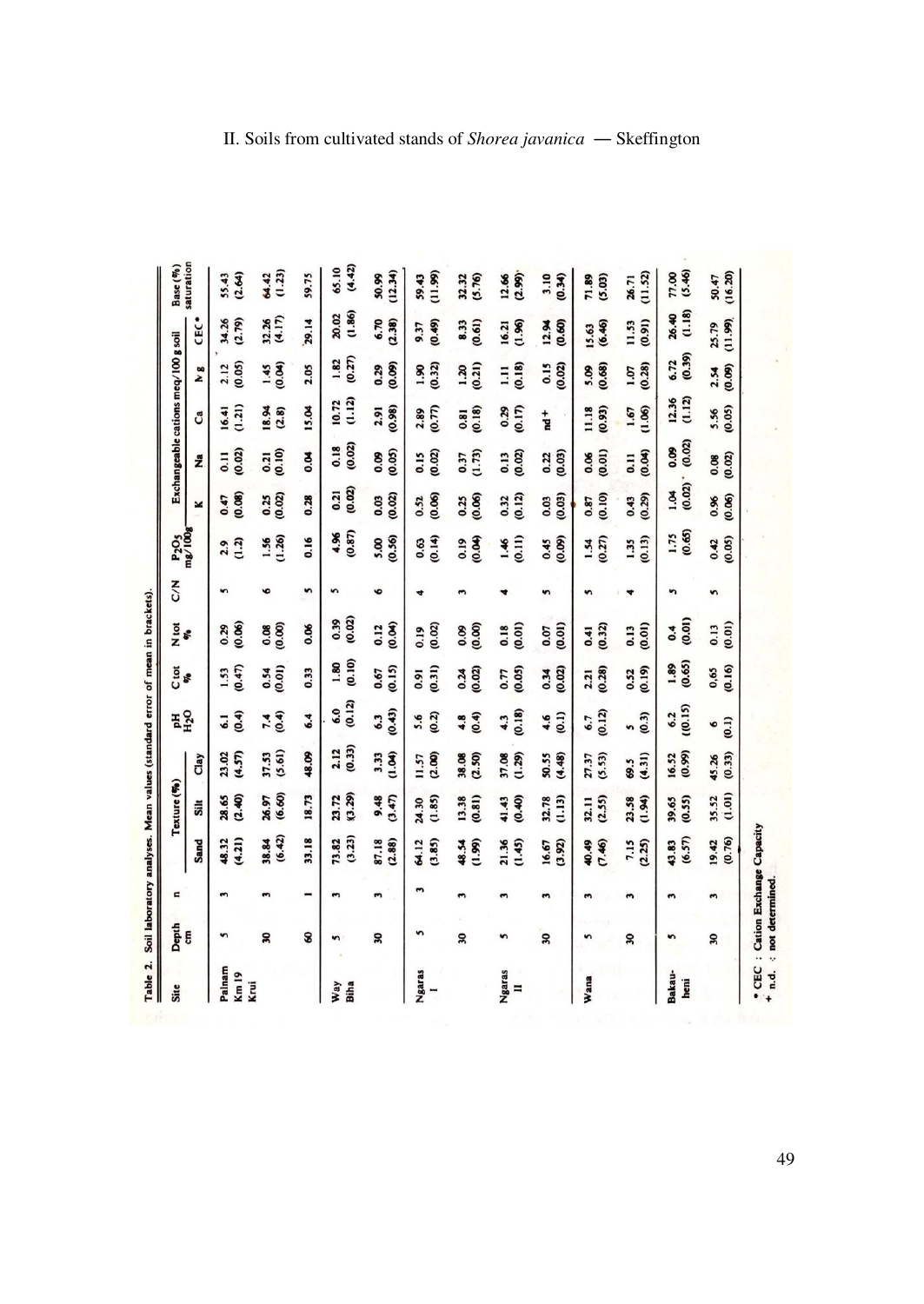

Figure 1. Soil texture triangle, showing position of soils listed on Table 2.

high pH is borne out by a high cation exchange capacity (C.E.C) and base saturation, which are comparatively low at Ngaras. Analysis of individual cations (Table 2) shows that calcium occupies most of the exchangeable sites in soils where the C.E.C. is high. The other three, especially K and Mg are relatively high, but vary little between sites. Of notable exception again are the samples from 5 cm depth at Wana and Bakauheni which both have a very high % base saturation and also high K and Mg concentrations. The limestone bedrock must contribute to the high pH and calcium content of the Palnam soils. On the other hand, the organic constituents, total carbon and nitrogen, are very low for all soils, being lowest again at the Ngaras sites, which in this case differ little. The C/N ratio is also low but this is indicative that N is being mineralized, suggesting rapid decomposition,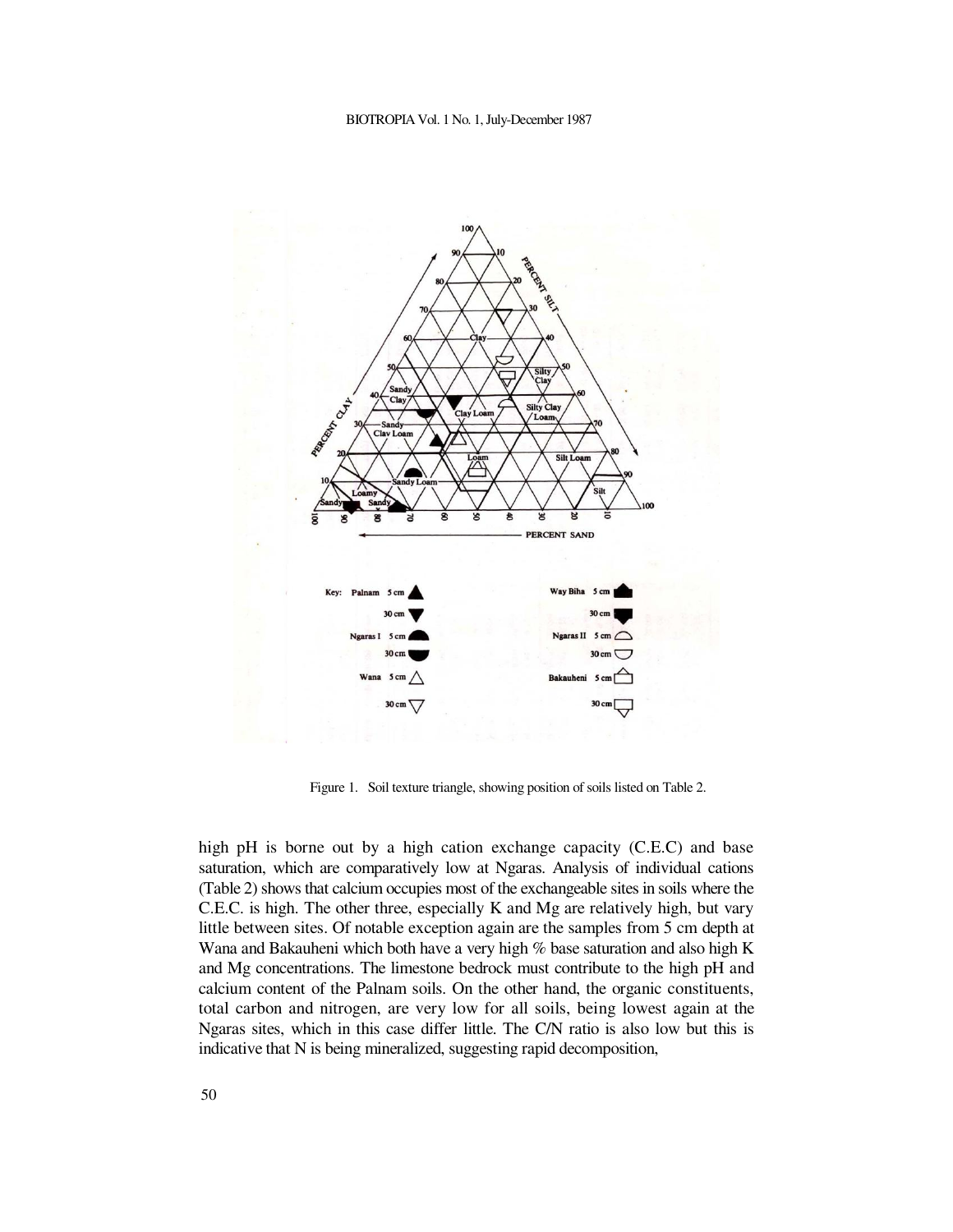#### II. Soils from cultivated stands of *Shorea javanica —* Skeffington

and thus, low concentrations of these elements are not indicative of their probable rapid turnover. Inorganic phosphate is relatively low, being highest at Way Biha and Palnam. Accumulation of marine shells and detritus may be a high source of inorganic P at the coastal site of Way Biha.

## **COMPARISON WITH OTHER SOILS**

Because of high rainfall, tropical soils generally rapidly become acidic and poor in bases due to fast weathering and leaching (Sanchez 1976). Only relatively recent alluvial or volcanic soils tend to be fertile and to a lesser extent those overlying exchangeable base-rich rocks such as limestone.

There is evidence that the Krui soils contain volcanic ash (Torquebiau 1964) and it is likely that those at Ngaras may also have received ash in the past. In terms of C.E.C. and exchangeable cations all soils compare favorably with fertile andosols developed on volcanic tuffs near Bogor in Java (Hardjosoesastro *et al.* 1983) where Mg, K and especially Ca are in fact lower than in these soils. Other soils from Lampung have similar chemical properties (Adiningsih *et al.* 1983) including low carbon and nitrogen percentages, suggesting that the range of soil types presented here is relatively common in the province.

In general, the soils of Sumatra (and to a greater extent of Java), are more fertile than those of islands with little or no recent volcanic activity or large alluvial deposits. Islands such as Borneo have older, more weathered soils which are more acidic with a lower cation content and exchange capacity (Proctor *et al.* 1983).

Thus soils where *S. javanica* should grow relatively well would not be very acidic  $(pH > 4.5)$ , contain a moderate to high amount of cations, but not necessarily with high carbon, nitrogen or phosphate concentrations. For a good resin yield it may be important to select fairly deep base-rich soils which also have a good mix of sand, clay and silt resulting in a loamy texture.

## **PROSPECTS FOR FUTURE RESEARCH**

The second part of the proposal outlined above, i.e. growth experiments, should follow directly from this preliminary investigation. For proper and vigorous growth of 5. *javanica* seedlings, they would require to be grown in fertile base-rich soils of a good loamy texture. However, some estimate of their tolerance to less fertile soils can be derived from their experimental growth in a range of soils of different pH and fertility. Podzolic soils would have a pH similar to the more acid soils analyzed here and can be collected locally (e.g. at Jasinga). However, these may have moderately high concentrations of exchangeable cations (Adiningsih *et al.* 1983) and all soils thus used should be analyzed as described above to assess their comparability to the soils in the field.